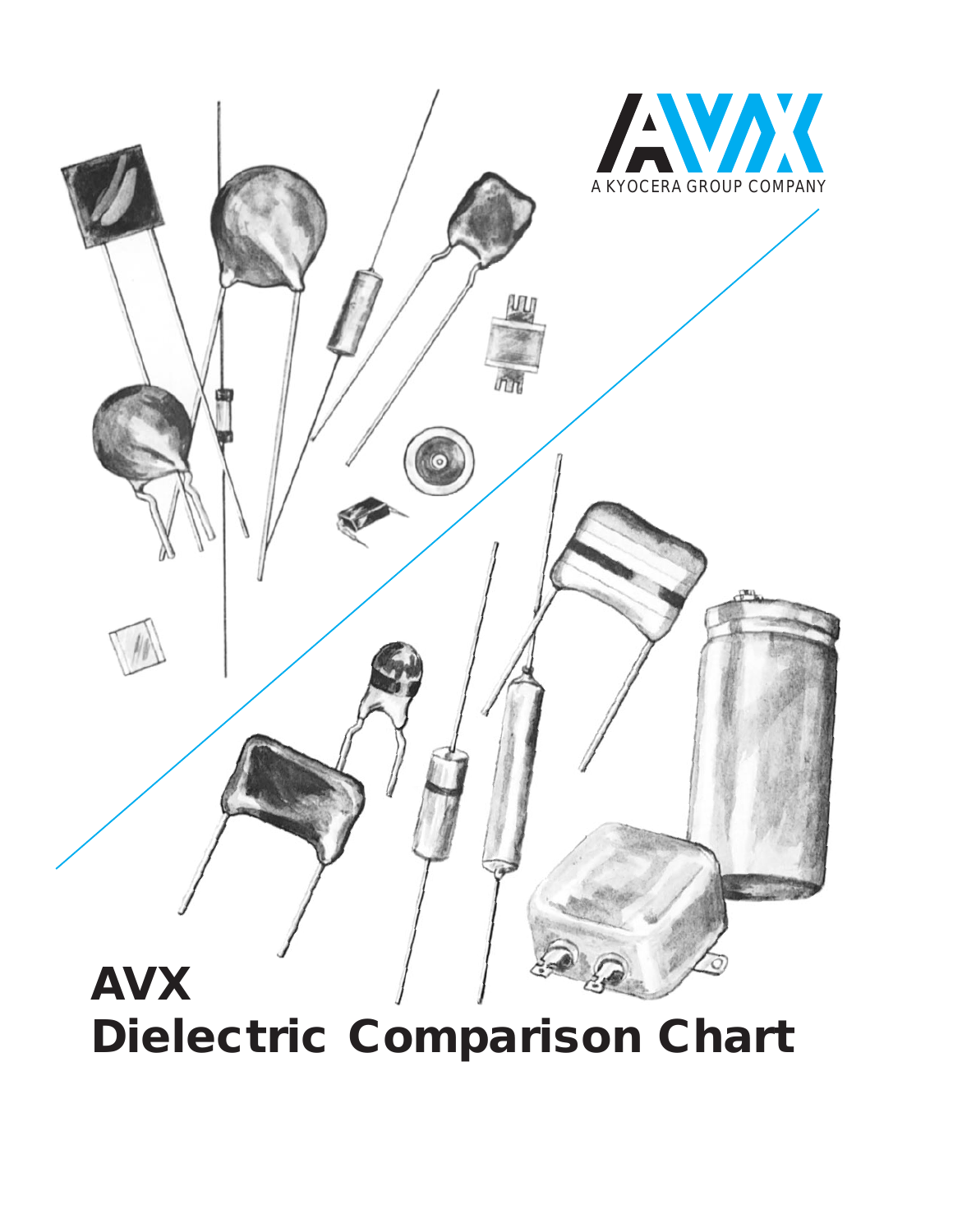# **Capacitor Dielectric Comparison Chart**

|                                 |                                                         |                                      | <b>Multi-Layer Ceramics</b>          |                                                                               |                                    | Multi-Layer Glass-K                        |                                     |                                    |                                                                                       |                                   |                                   |                                      |                                     |                                      |                                     |                                     |                                      |                                         |
|---------------------------------|---------------------------------------------------------|--------------------------------------|--------------------------------------|-------------------------------------------------------------------------------|------------------------------------|--------------------------------------------|-------------------------------------|------------------------------------|---------------------------------------------------------------------------------------|-----------------------------------|-----------------------------------|--------------------------------------|-------------------------------------|--------------------------------------|-------------------------------------|-------------------------------------|--------------------------------------|-----------------------------------------|
| Characteristics                 |                                                         | <b>NPO</b>                           | <b>Stable</b>                        | <b>HiK</b>                                                                    | Ceramic<br><b>Discs</b>            | <b>Internal</b><br><b>Barrier</b><br>Layer | <b>Reduced</b><br><b>Titanates</b>  | <b>Multi-Layer</b><br><b>Glass</b> | $^{\prime\prime}$ T $^{\prime\prime}$<br>Characteristic Characteristic Characteristic | $^{\prime\prime}$ U"              | ''V''                             | <b>Mica</b>                          |                                     | Poly-<br>Polyester carbonate         | Poly-<br>propylene                  | Poly-<br>styrene                    | <b>Solid</b><br><b>Tantalums</b>     | <b>Aluminum</b><br><b>Electrolytics</b> |
|                                 | Range, mfd                                              | $1pF -$<br>$.01 \mu F$               | $1pF -$<br>$2.2 \mu F$               | $.001 -$<br>$10\mu F$                                                         | 1pF<br>$0.1\mu F$                  | $.01 -$<br>$.22\mu F$                      | $.01 -$<br>$1.0 \mu F$              | $0.5pF - .01\mu F$                 | $270pF - .02\mu F$                                                                    | $.012 - .039 \mu F$               | $.022 - .1 \mu F$                 | $1pF -$<br>$.09\mu F$                | $.001 -$<br>10µF                    | $.001 -$<br>$10 \mu F$               | $47 -$<br>$.047\mu F$               | 100pF-<br>$.027\mu F$               | $.01 -$<br>1000µF                    | $0.5 -$<br>$106 \mu F$                  |
| Capacitance                     | Min.<br>Tol. Avail. %                                   | $\pm 0.5\%$                          | $\pm 5\%$                            | ±20%                                                                          | Same as<br>Multi-layers            | ±20%                                       | ±20%                                | ±0.5%                              | $\pm 5\%$                                                                             | ±10%                              | $\pm 10\%$                        | $\pm 0.5\%$                          | $\pm 5\%$                           | $\pm 1\%$                            | $\pm 0.5\%$                         | $\pm 0.5\%$                         | $\pm 5\%$                            | $\pm 20\%$                              |
|                                 | Std. Tol. %                                             | $±5%$ ,<br>$\pm 10\%$                | ±10%                                 | $+80%$<br>$-20%$                                                              | Same as<br>Multi-layers            | $+80%$<br>$-20%$                           | $+80%$<br>$-20%$                    | $±1\%$ , $±5\%$                    | $±5\%$ , $±10\%$                                                                      | $±5\%$ , $±10\%$                  | $±5\%$ , $±10\%$                  | $±1\%$ , $±5\%$                      | $\pm 10\%$                          | $\pm 10\%$                           | $\pm 5\%$                           | ±5%                                 | ±20%                                 | +100%, -10%                             |
| Voltage<br>Range                | Typical, VDC                                            | $50 - 200$                           | $50 - 200$                           | $25 - 100$                                                                    | $50 - 10,000$                      | 50                                         | $3 - 50$                            | $50 - 2000$                        | $25 - 50$                                                                             | $25 - 50$                         | $25 - 50$                         | $50 - 500$                           | $100 - 600$                         | $100 - 600$                          | $100 - 600$                         | $30 - 600$                          | $6 - 125$                            | $3 - 500$                               |
| Temperature                     | Range, °C                                               | $-55^{\circ}$ C,<br>$+125^{\circ}$ C | $-55^{\circ}$ C,<br>$+125^{\circ}$ C | +10 $^{\circ}$ C, +85 $^{\circ}$ C<br>and<br>$-55^{\circ}$ C, $+85^{\circ}$ C | -55 $^{\circ}$ C, +85 $^{\circ}$ C | $-55^{\circ}$ C,<br>$+85^{\circ}$ C        | $-55^{\circ}$ C,<br>$+85^{\circ}$ C | $-75^{\circ}$ C, $+200^{\circ}$ C  | $-75^{\circ}$ C, $+200^{\circ}$ C                                                     | $-75^{\circ}$ C, $+200^{\circ}$ C | $-75^{\circ}$ C, $+200^{\circ}$ C | $-55^{\circ}$ C,<br>$+125^{\circ}$ C | $-55^{\circ}$ C<br>$+125^{\circ}$ C | $-55^{\circ}$ C,<br>$+125^{\circ}$ C | $-55^{\circ}$ C,<br>$+85^{\circ}$ C | $-55^{\circ}$ C,<br>$+70^{\circ}$ C | $-55^{\circ}$ C,<br>$+125^{\circ}$ C | $-40^{\circ}$ C,<br>$+85^{\circ}$ C     |
|                                 | T.C. % $\Delta C$                                       | ±0.3%                                | $\pm 15\%$                           | $+22\%$ , $-56\%$<br>and<br>$-22\%$ , $-80\%$                                 | Same as<br>Multi-layers            | ±30%                                       | ±10%<br>±30%                        | ±1.65%                             | $+2\%$ , $-10\%$                                                                      | $-2\%$ , $-15\%$                  | $+20\%$ , $-45\%$                 | $-.4%$<br>$+1.8%$                    | $\pm 12\%$                          | $\pm 2\%$                            | ±2.5%                               | ±1%                                 | $\pm8\%$                             | $\pm 10\%$                              |
| I.R.                            | $<$ 1.0 mfd                                             | $10^5\,M\Omega$                      | 10 <sup>5</sup> MΩ                   | 10 <sup>4</sup> MΩ                                                            | Same as<br>Multi-layers            | 10 <sup>4</sup> MΩ                         | 10 $M\Omega$                        | 10 <sup>5</sup> MΩ                 | $10^4\,M\Omega$                                                                       | $10^4\,M\Omega$                   | 10 <sup>4</sup> MΩ                | $10^2 \text{M}\Omega$                | $10^4\,\text{M}\Omega$              | 10 <sup>5</sup> MΩ                   | $10^5\,M\Omega$                     | $10^6 \, M\Omega$                   | 10 <sup>2</sup> MΩ                   | N.A.                                    |
|                                 | $>1.0$ mfd<br>$M\Omega$ -mfd                            | N.A.                                 | 2,500                                | 1,000                                                                         | N.A.                               | N.A.                                       | 0.1                                 | N.A.                               | N.A.                                                                                  | N.A.                              | N.A.                              | N.A.                                 | 10 <sup>3</sup>                     | 10 <sup>4</sup>                      | N.A.                                | N.A.                                | 10                                   | 100                                     |
| <b>Dissipation</b><br>Factor    | Percent<br>At 1KHz, %                                   | 0.1%                                 | 2.5%                                 | 3.0%                                                                          | $0.1\%$ to<br>4.0%                 | 5.0%                                       | 5% to 10%                           | 0.2%                               | 1.0%                                                                                  | 1.5%                              | 3.0%                              | 0.1%                                 | 2%                                  | 1.0%                                 | 0.35%                               | .1%                                 | 8% to 24%                            | 8% (at 120 Hz)                          |
| Dielectric<br>Absorption        | Percent<br>Typical, %                                   | 0.6%                                 | 2.5%                                 | N.A.                                                                          | Same as<br>Multi-layers            | N.A.                                       | N.A.                                | .05%                               | 0.1%                                                                                  | 0.1%                              | 1.3%                              | $0.3\% - 0.7\%$                      | 0.5%                                | 0.35%                                | .05%                                | .05%                                | N.A.                                 | N.A.                                    |
| Frequency<br>Response           | Freq. Response<br>$10 = Best$ ,<br>$1 = \text{Poorest}$ | 9                                    | 8                                    | 8                                                                             | <sub>R</sub>                       | $\mathcal{R}$                              | $\overline{2}$                      | 9                                  | 8                                                                                     | 8                                 | 8                                 |                                      | 6                                   | 6                                    | 6                                   | 6                                   | $5^{\circ}$                          |                                         |
|                                 | Max. Freq.<br>(MHz)<br>For $\Delta C = \pm 10\%$        | 100                                  | 10                                   | 10 <sup>1</sup>                                                               | Same as<br>Multi-layers            | 10 <sup>°</sup>                            |                                     | 100                                | 100                                                                                   | 75                                | 10 <sup>°</sup>                   | 100                                  | N.A.                                | N.A.                                 | N.A.                                | N.A.                                | .002                                 | N.A.                                    |
| <b>Stability</b><br>(1000 Hrs.) | <b>Typical Life</b><br>Test, % $\Delta C$               | 0.1%                                 | 10%                                  | 20%                                                                           | Same as<br>Multi-layers            | 20%                                        | 20%                                 | 0.5%                               | 5%                                                                                    | 10%                               | 20%                               | 0.1%                                 | 10%                                 | $5\%$                                | 3%                                  | 2%                                  | 10%                                  | 10%                                     |
| Polarity                        | Single<br>Cap                                           | N.P.                                 | N.P.                                 | N.P.                                                                          | N.P.                               | N.P.                                       | N.P.                                | N.P.                               | N.P.                                                                                  | N.P.                              | N.P.                              | N.P.                                 | N.P.                                | N.P.                                 | N.P.                                | N.P.                                | P                                    | P                                       |

NOTICE: Specifications are subject to change without notice. Contact your nearest AVX Sales Office for the latest specifications. All statements, information and data given herein are believed to be accurate and reliable, but are presented without guarantee, warranty, or responsibility of any kind, expressed or implied. Statements<br>or suggestions concerning possible use of our products a recommendations to infringe any patent. The user should not assume that all safety measures are indicated or that other measures may not be required. Specifications are typical and may not apply to all applications.